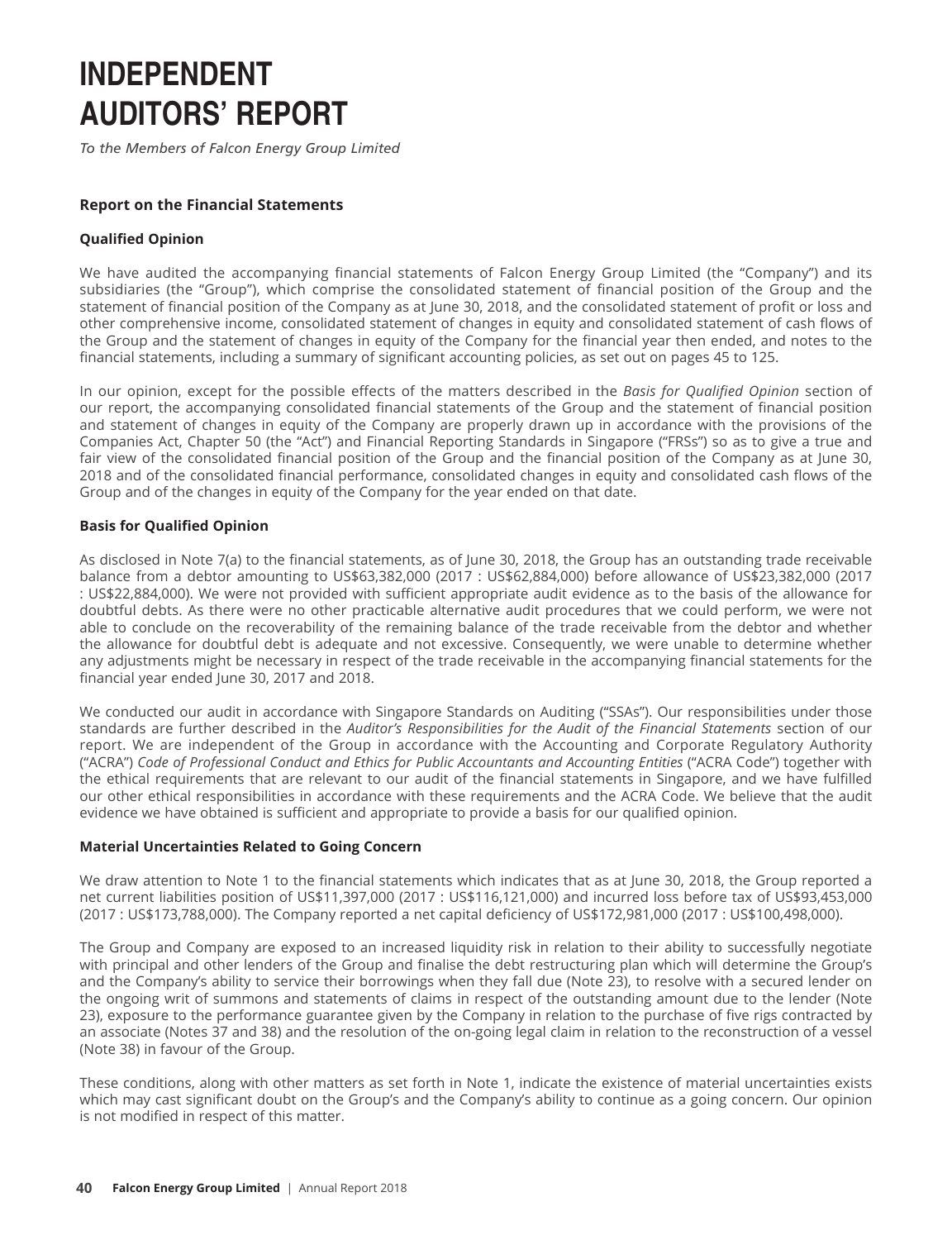*To the Members of Falcon Energy Group Limited*

### **Information Other than the Financial Statements and Auditor's Report Thereon**

Management is responsible for the other information. The other information comprises the information included in the annual report, but does not include the financial statements and our auditor's report thereon. Other than the directors' statement which we obtained prior to the date of this auditor's report, the remaining other information is expected to be made available to us after the date of this auditor's report.

Our opinion on the financial statements does not cover the other information and we will not express any form of assurance conclusion thereon.

In connection with our audit of the financial statements, our responsibility is to read the other information identified above when it becomes available and, in doing so, consider whether the other information is materially inconsistent with the financial statements or our knowledge obtained in the audit, or otherwise appears to be materially misstated.

If, based on the work we have performed, we conclude that there is a material misstatement of this other information, we are required to report that fact. As described in the Basis of Qualified Opinion section above, we were unable to obtain sufficient appropriate audit evidence to conclude on the recoverability of the remaining balance of the trade receivable from the debtor and whether the allowance for doubtful debt is adequate and not excessive. Accordingly, we are unable to conclude whether or not the other information is materially misstated with respect to this matter.

#### **Key Audit Matters**

Key audit matters are those matters that, in our professional judgement, were of most significance in our audit of the financial statements of the current year. These matters were addressed in the context of our audit of the financial statements as a whole, and in forming our opinion thereon, and we do not provide a separate opinion on these matters. In addition to the matter described in Basis for Qualified Opinion section we have determined the matters described below to be the key audit matters to be communicated in our report.

| <b>Key audit matters</b>                                                                                                                                                                                                                                                                                                                                                                                                                                                                                                                                                                                                                                                                                                                                                                                                                                                                                                                | How the scope of our audit responded to the key<br>audit matters                                                                                                                                                                                                                                                                                                                                                                                                                                                                                                                                                                                                                                                                                                                                                |
|-----------------------------------------------------------------------------------------------------------------------------------------------------------------------------------------------------------------------------------------------------------------------------------------------------------------------------------------------------------------------------------------------------------------------------------------------------------------------------------------------------------------------------------------------------------------------------------------------------------------------------------------------------------------------------------------------------------------------------------------------------------------------------------------------------------------------------------------------------------------------------------------------------------------------------------------|-----------------------------------------------------------------------------------------------------------------------------------------------------------------------------------------------------------------------------------------------------------------------------------------------------------------------------------------------------------------------------------------------------------------------------------------------------------------------------------------------------------------------------------------------------------------------------------------------------------------------------------------------------------------------------------------------------------------------------------------------------------------------------------------------------------------|
| Appropriateness of carrying amounts of vessels<br>(Refer to Notes 3(a)(iii), 3(b)(ii) and 11 of the accompanying<br>financial statements)<br>The Group has significant property, plant and equipment<br>(including those presented as assets held for sale) which<br>comprises mainly vessels and its related capitalised<br>expenditures, which collectively represents 60.2% (2017 :<br>58.7%) of the Group's total assets as at June 30, 2018.<br>As the challenging market conditions continue, the<br>charter and utilisation rates remain depressed in the<br>current year which are impairment indicators relevant to<br>the Group's vessels.<br>Management determined the recoverable amount of<br>the Group's vessels by computing the value-in-use of<br>the respective cash-generating units ("CGU") which<br>involves significant judgement and estimates, including<br>determination of CGUs, the estimation of the future | Our audit procedures focused on evaluating and<br>challenging the key assumptions used by management in<br>conducting the impairment review.<br>We performed the following procedures:<br>challenged the key assumptions used in the<br>$\bullet$<br>value-in-use which include the future charter rate,<br>discount rate and the economic life of vessels of<br>the Group by comparing to available industry and<br>historical data applicable to the Group;<br>challenged management's assessment of CGU;<br>$\bullet$<br>engaged our internal specialist to assess the<br>$\bullet$<br>reasonableness of the discount rate used by the<br>group;<br>performed sensitivity analysis in regard to the<br>discount rate and charter rates as these are the<br>two significant key assumptions in the impairment |
| charter rate, discount rate applied to the cash flow and<br>economic life of the vessels.                                                                                                                                                                                                                                                                                                                                                                                                                                                                                                                                                                                                                                                                                                                                                                                                                                               | model; and                                                                                                                                                                                                                                                                                                                                                                                                                                                                                                                                                                                                                                                                                                                                                                                                      |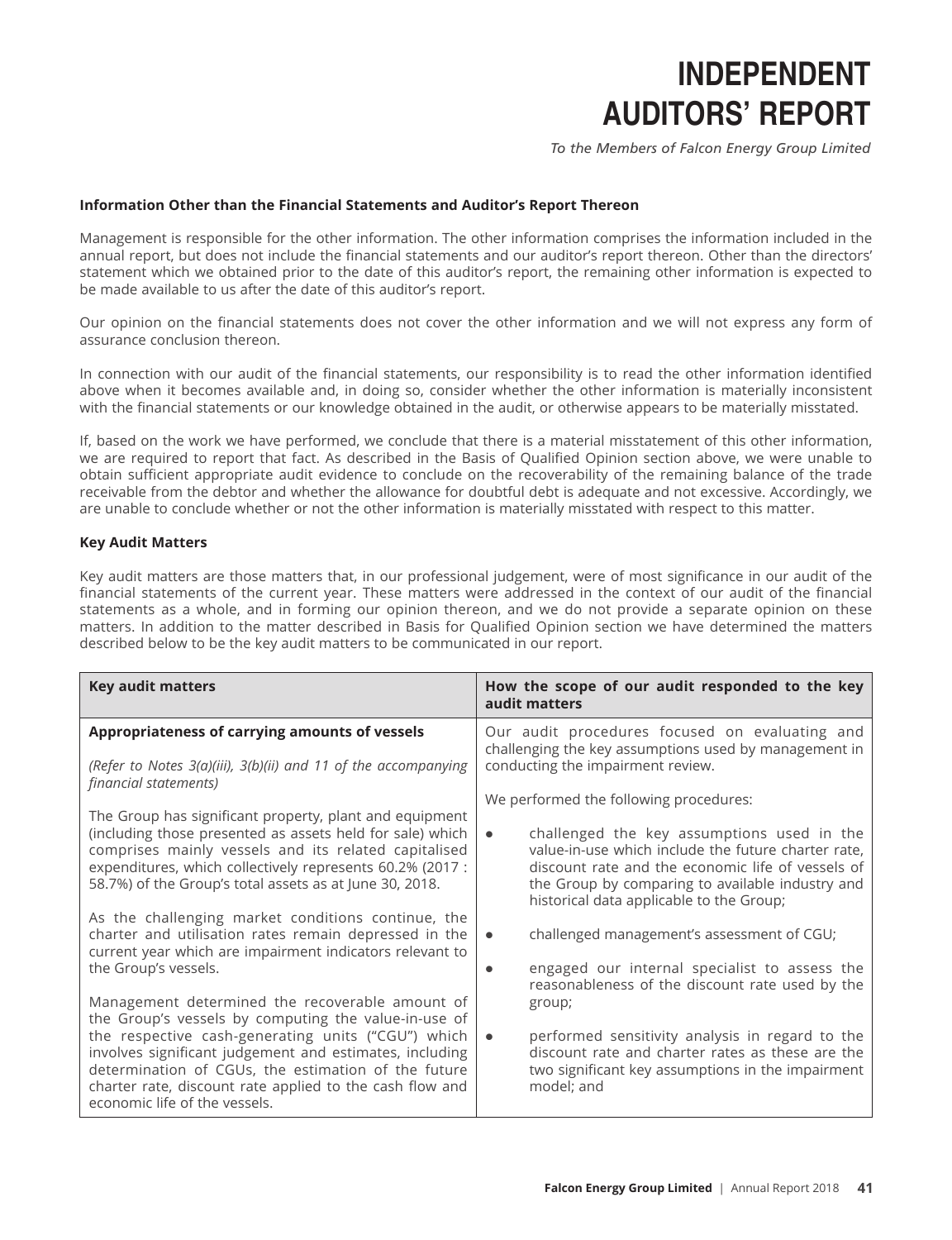*To the Members of Falcon Energy Group Limited*

## **Key Audit Matters (cont'd)**

| <b>Key audit matters</b>                                                                                                                                                                                                                                                                                                                                                                                                                                                                                                                                                                                                                                                                                                                                                                 | How the scope of our audit responded to the key<br>audit matters                                                                                                                                                                      |
|------------------------------------------------------------------------------------------------------------------------------------------------------------------------------------------------------------------------------------------------------------------------------------------------------------------------------------------------------------------------------------------------------------------------------------------------------------------------------------------------------------------------------------------------------------------------------------------------------------------------------------------------------------------------------------------------------------------------------------------------------------------------------------------|---------------------------------------------------------------------------------------------------------------------------------------------------------------------------------------------------------------------------------------|
| Appropriateness of carrying amounts of vessels<br>(cont'd)                                                                                                                                                                                                                                                                                                                                                                                                                                                                                                                                                                                                                                                                                                                               |                                                                                                                                                                                                                                       |
| As a result of the impairment review, the Group<br>recognised an impairment loss of US\$23,719,000 (2017 :<br>US\$85,013,000) during the financial year ended June 30,<br>2018.                                                                                                                                                                                                                                                                                                                                                                                                                                                                                                                                                                                                          | reviewed the adequacy of disclosures on the key<br>sources of estimation used in determining the<br>recoverable amount of vessels in the consolidated<br>financial statement.                                                         |
| The key sources of estimation uncertainty made in the<br>assessment of recoverable amounts of vessels have been<br>appropriately disclosed in Note 3(b)(ii).                                                                                                                                                                                                                                                                                                                                                                                                                                                                                                                                                                                                                             | Based on our procedures, we noted management's key<br>assumptions to be within a reasonable range of our<br>expectations.                                                                                                             |
| Contract for purchase of rigs entered by FTS Derricks<br>Pte Ltd ("FTS")<br>(Refer to Notes 37 and 38 of the accompanying financial                                                                                                                                                                                                                                                                                                                                                                                                                                                                                                                                                                                                                                                      | Our audit procedures focused on evaluating and<br>challenging the key assumptions used by management in<br>conducting the review on the obligations under FRS 37.                                                                     |
| statements)                                                                                                                                                                                                                                                                                                                                                                                                                                                                                                                                                                                                                                                                                                                                                                              | We have performed the following:                                                                                                                                                                                                      |
| In prior years, an associate of the Group, FTS had<br>entered into contract agreements to acquire 5 rigs.<br>Performance guarantees for the five rigs were given by                                                                                                                                                                                                                                                                                                                                                                                                                                                                                                                                                                                                                      | We obtained an understanding of the progress of<br>$\bullet$<br>the rig construction and reviewed the terms of the<br>contract:                                                                                                       |
| the Group and the Company as disclosed in Note 38.<br>During the year, the contract for a rig with a third<br>party shipyard has been terminated and the rig was<br>subsequently disposed by the third party shipyard. The<br>external legal counsel engaged by the Company is of<br>the view that the performance guarantee provided is<br>not legally binding on the Group and the Company, and<br>the exposure is limited to the difference between the<br>amount owed under the contract and the price in which<br>the rig is sold. As the shipyard has not informed FTS the<br>price of the rig sold, management is of the view that<br>no provision is required to be made in respect of the<br>performance guarantee on the basis that the amount is<br>currently not measurable. | We have also obtained management's updates<br>$\bullet$<br>in the current year on the contracts for purchase<br>of rigs and reviewed their assessment of such<br>resolution in accordance with FRS 37;                                |
|                                                                                                                                                                                                                                                                                                                                                                                                                                                                                                                                                                                                                                                                                                                                                                                          | We have held discussions with management and<br>the external legal counsels surrounding the legal<br>implications arising from the termination. We have<br>also assessed the competence and objectivity of<br>the legal counsels; and |
|                                                                                                                                                                                                                                                                                                                                                                                                                                                                                                                                                                                                                                                                                                                                                                                          | We have also assessed the adequacy and<br>appropriateness of the disclosures made in the<br>financial statements.                                                                                                                     |
| In addition, the contracts for the remaining four rigs with<br>another third party shipyard was terminated in prior<br>years. Last year, FTS engaged an external legal counsel<br>to dispute the basis of the termination by the shipyard.<br>Consequently, FTS had exercised their right to terminate<br>the contracts and the directors and management<br>believed that the four performance guarantees issued<br>by the Company for the due and punctual payment by<br>FTS of the final instalment of the contract price payable<br>by FTS upon delivery of the four rigs were no longer<br>in effect. In September 2018, the Company engaged<br>another external legal counsel to reaffirm the position<br>taken by the Company on this matter.                                      |                                                                                                                                                                                                                                       |
| In accordance with FRS 37 Provisions, Contingent Liabilities<br>and Contingent Assets, the directors and management are<br>of the opinion that the performance guarantee given<br>for contracts for the purchase of rigs is not probable<br>and not remote. Accordingly, the Group and Company<br>have disclosed contingent liabilities amounting to<br>US\$1,002,278,000 (Notes 37 and 38) as at the end of the<br>reporting period.                                                                                                                                                                                                                                                                                                                                                    |                                                                                                                                                                                                                                       |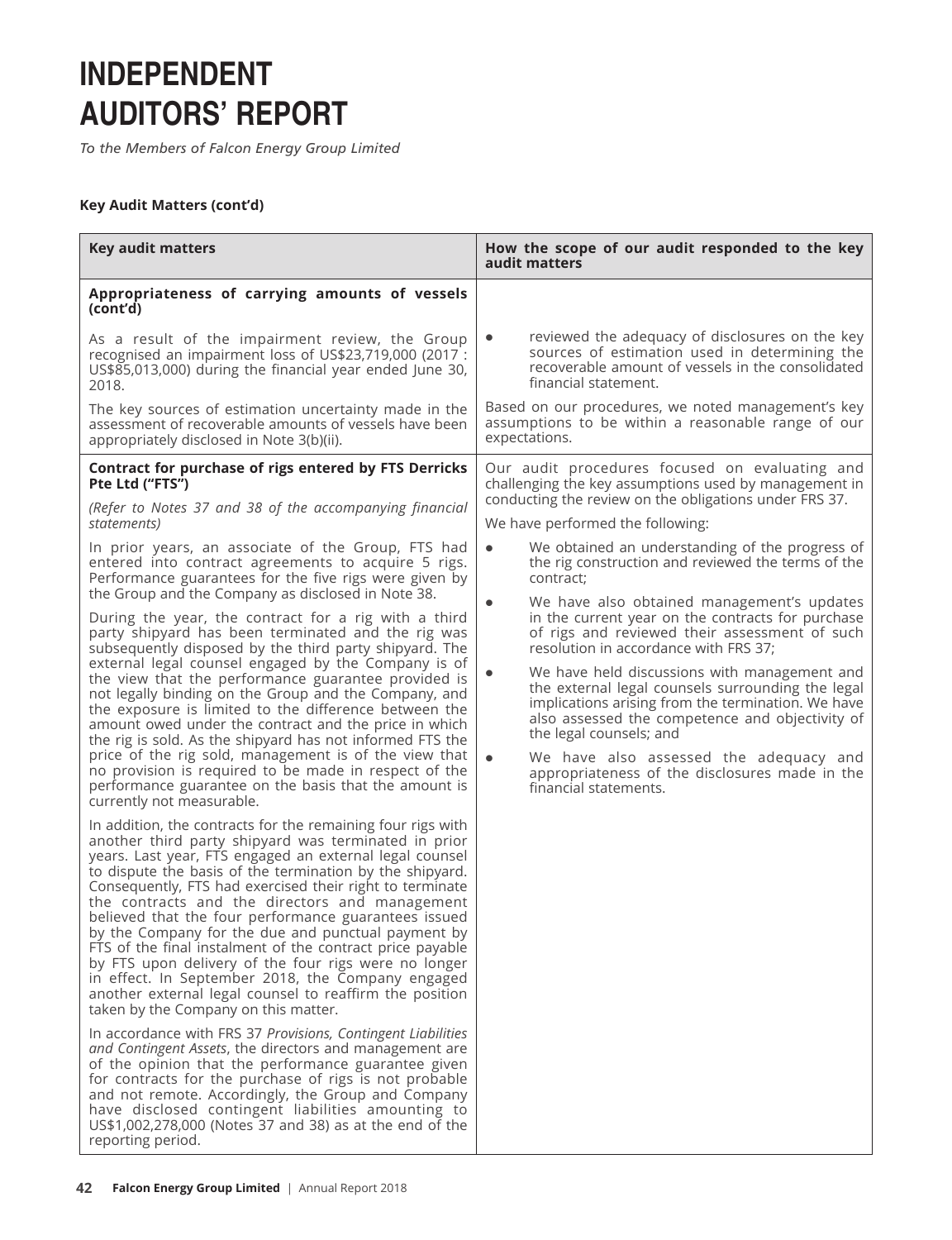*To the Members of Falcon Energy Group Limited*

#### **Responsibilities of Management and Directors for the Financial Statements**

Management is responsible for the preparation of financial statements that give a true and fair view in accordance with the provisions of the Act and FRSs, and for devising and maintaining a system of internal accounting controls sufficient to provide a reasonable assurance that assets are safeguarded against loss from unauthorised use or disposition; and transactions are properly authorised and that they are recorded as necessary to permit the preparation of true and fair financial statements and to maintain accountability of assets.

In preparing the financial statements, management is responsible for assessing the Group's ability to continue as a going concern, disclosing, as applicable, matters related to going concern and using the going concern basis of accounting unless management either intends to liquidate the Group or to cease operations, or has no realistic alternative but to do so.

The directors' responsibilities include overseeing the Group's financial reporting process.

#### **Auditor's Responsibilities for the Audit of the Financial Statements**

Our objectives are to obtain reasonable assurance about whether the financial statements as a whole are free from material misstatement, whether due to fraud or error, and to issue an auditor's report that includes our opinion. Reasonable assurance is a high level of assurance, but is not a guarantee that an audit conducted in accordance with SSAs will always detect a material misstatement when it exists. Misstatements can arise from fraud or error and are considered material if, individually or in the aggregate, they could reasonably be expected to influence the economic decisions of users taken on the basis of these financial statements.

As part of an audit in accordance with SSAs, we exercise professional judgement and maintain professional scepticism throughout the audit. We also:

- (a) Identify and assess the risks of material misstatement of the financial statements, whether due to fraud or error, design and perform audit procedures responsive to those risks, and obtain audit evidence that is sufficient and appropriate to provide a basis for our opinion. The risk of not detecting a material misstatement resulting from fraud is higher than for one resulting from error, as fraud may involve collusion, forgery, intentional omissions, misrepresentations, or the override of internal control.
- (b) Obtain an understanding of internal control relevant to the audit in order to design audit procedures that are appropriate in the circumstances, but not for the purpose of expressing an opinion on the effectiveness of the company's internal control.
- (c) Evaluate the appropriateness of accounting policies used and the reasonableness of accounting estimates and related disclosures made by management.
- (d) Conclude on the appropriateness of management's use of the going concern basis of accounting and, based on the audit evidence obtained, whether a material uncertainty exists related to events or conditions that may cast significant doubt on the group's ability to continue as a going concern. If we conclude that a material uncertainty exists, we are required to draw attention in our auditor's report to the related disclosures in the financial statements or, if such disclosures are inadequate, to modify our opinion. Our conclusions are based on the audit evidence obtained up to the date of our auditor's report. However, future events or conditions may cause the group to cease to continue as a going concern.
- (e) Evaluate the overall presentation, structure and content of the financial statements, including the disclosures, and whether the financial statements represent the underlying transactions and events in a manner that achieves fair presentation.
- (f) Obtain sufficient appropriate audit evidence regarding the financial information of the entities or business activities within the Group to express an opinion on the consolidated financial statements. We are responsible for the direction, supervision and performance of the Group audit. We remain solely responsible for our audit opinion.